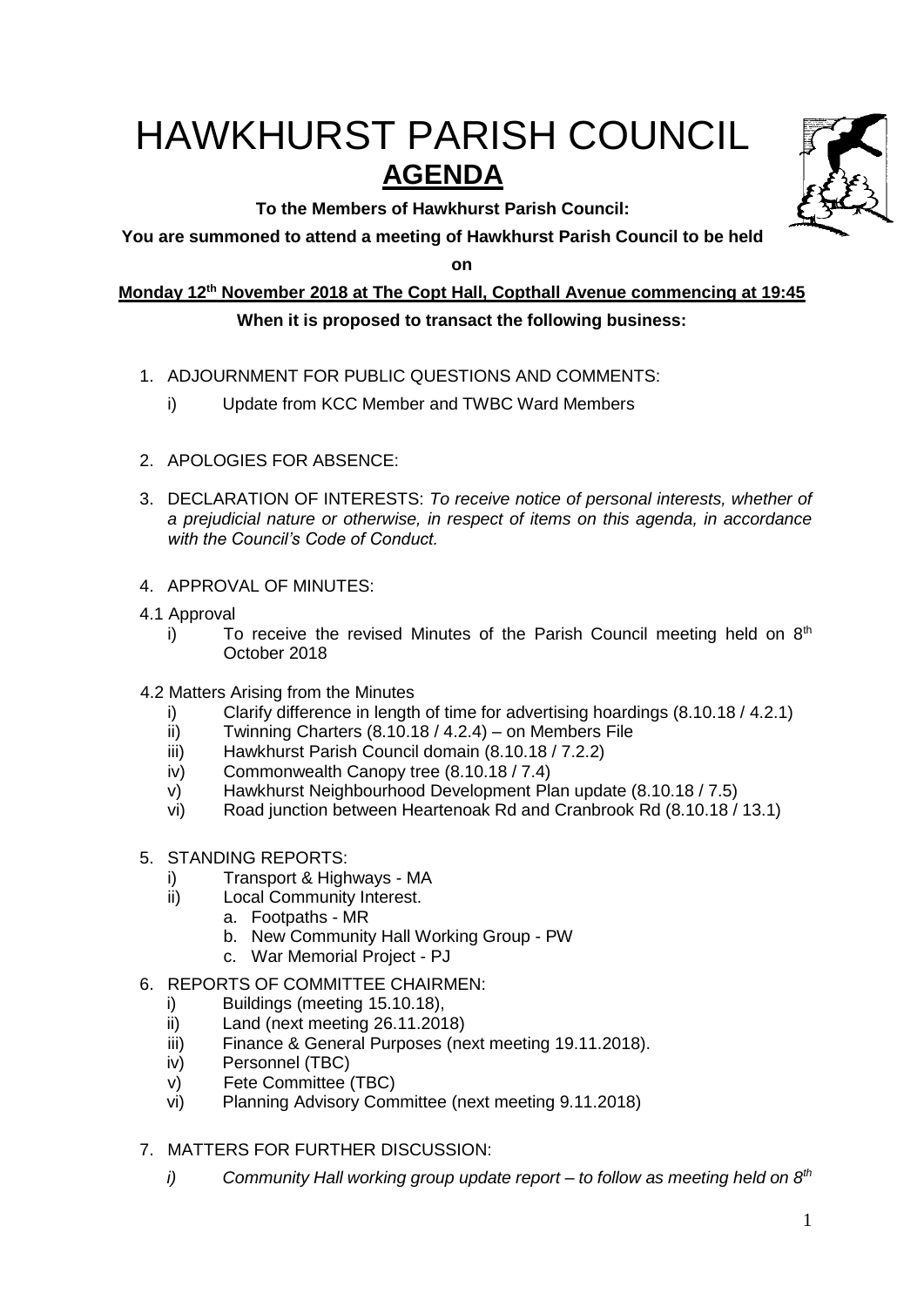*November 2018*

- *ii) Inappropriate Signage*
- 8. CORRESPONDENCE:
- 9. FINANCE:
- 10. PLANNING:
- 11. BURIAL & MEMORIAL:
- 12. NOTES & INFORMATION:
- 13. CONFIDENTIAL:

*Pursuant to section 1 (2) of the Public Bodies (Admission to Meetings) Act 1960 it is resolved that, because of the confidential nature of the business to be transacted, the public and the press leave the meeting during consideration of the following items:*

#### 14. CLOSURE:

Richard Griffiths, Clerk to the Parish Council

#### **Agenda Item 9: Correspondence**

|   | <b>Date</b>     | <b>From</b>            | <b>Subject</b>                                 |
|---|-----------------|------------------------|------------------------------------------------|
|   | <b>Received</b> |                        |                                                |
|   | 12.10.18        | Speedwatch             | August and September 2018 data                 |
| 2 | 25.10.18        | Pam Davis              | Planning application 18/02366/FULL             |
| 3 | 26.10.18        | <b>Rother District</b> | Proposed submission Rother District            |
|   |                 | Council                | Development and Site allocation - Local Plan   |
| 4 | 1.11.18         | Mayor TWBC             | Invitation to the Remembrance Service at Royal |
|   |                 |                        | Tunbridge Wells War Memorial 11 November       |
|   |                 |                        | 2018                                           |
| 5 | 6.11.18         | Mr. & Mrs.             | Countryside Properties Ltd sign                |
|   |                 | Lagden                 |                                                |

#### **Agenda Item 10: Finance**.

## Income and Expenditure October 2018

| Accounts for payment            | £ 11,834.84 |
|---------------------------------|-------------|
| Payment received                | £ 71,504.03 |
| <b>Net Expenditure</b>          | £ 59,669.19 |
| <b>Cambridge &amp; Counties</b> | £ 77,400.90 |
| <b>Cambridge Building Soc</b>   | £ 75,201.05 |
| <b>Lloyds Current</b>           | £ 10,001.00 |
| <b>Lloyds Access Reserve</b>    | £101,915.71 |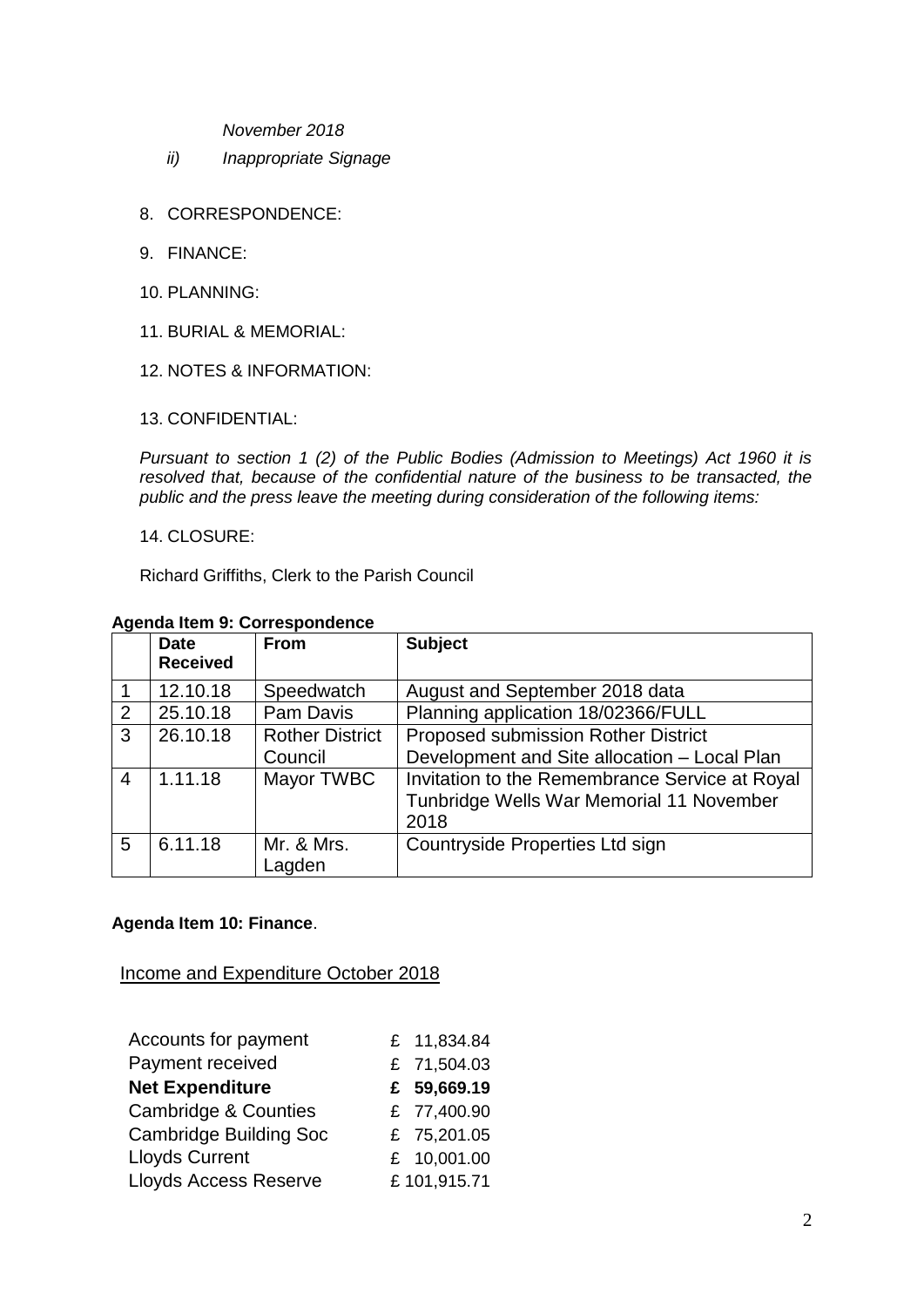10.1 Agreement to pay payments schedule.

## 10.2 Account reconciliation

# **Agenda Item 11: Planning**

## 11.1 Planning & Highways Information:

| Ref. No. | <b>Proposal</b> | Location | <b>Comments</b> |
|----------|-----------------|----------|-----------------|
|          |                 |          |                 |
|          |                 |          |                 |

## 11.2 Planning TWBC Approved:

| Ref            | <b>Proposal</b>                                                                                                                                                                                                                                                                                                                                                                                                                                                              | <b>Location</b>                                                     |
|----------------|------------------------------------------------------------------------------------------------------------------------------------------------------------------------------------------------------------------------------------------------------------------------------------------------------------------------------------------------------------------------------------------------------------------------------------------------------------------------------|---------------------------------------------------------------------|
| 18/02512/FULL  | Demolition of existing extension and<br>replacement with erection of new<br>entrance with canopy, garage, utility,<br>dining and extended kitchen with first<br>floor study                                                                                                                                                                                                                                                                                                  | Woodsden Oast, Water Lane, Hawkhurst,<br>Kent. TN18 5AP             |
| 18/02555/FULL  | Conversion of integral garage to<br>residential use                                                                                                                                                                                                                                                                                                                                                                                                                          | Toath House, Ockley Road, Hawkhurst,<br>Kent. TN18 4DZ              |
| 18/02413/TPO   | Lime $(T1)$ – reduce crown by 40%                                                                                                                                                                                                                                                                                                                                                                                                                                            | 3, Highgate Mews, Cranbrook, TN18 4JW                               |
| 18/02665/TPO   | Bay Tree (T126) Fell                                                                                                                                                                                                                                                                                                                                                                                                                                                         | Birchfield, Rye Road, Hawkhurst, Kent.<br><b>TN18 5DA</b>           |
| 18/02672/ FULL | Demolition of existing porch, erection<br>of front and side single storey<br>extensions and detached garage /<br>workshop                                                                                                                                                                                                                                                                                                                                                    | Olyers Farm Cottage, Attwaters Lane,<br>Hawkhurst, Kent. TN18 5AR   |
| 18/03088/FULL  | Single storey side extension                                                                                                                                                                                                                                                                                                                                                                                                                                                 | Whiteswood Farm, Whites Lane,<br>Hawkhurst, Kent TN18 4HP           |
| 18/02522/FULL  | Minor material amendment: variation<br>of condition 2 (approved plans) of<br>planning permsion16/500797/FULL<br>(Demolition of existing buildings and<br>structures and erection of 16<br>residential units, together with<br>associated works including new<br>footpath (pavement) along Rye Road<br>and an off-site contribution (£100,000<br>towards provision of affordable<br>housing) – change in the layout of the<br>turning head at the southern end of<br>the site | Site of former Woodham Hall, Rye Road,<br>Hawkhurst, Kent. TN18 5DA |
| 18/01520/FULL  | Construction of a commercial building<br>for B1 light industry, B2 general<br>industry and B8 storage and<br>distribution uses, on land immediately<br>south of Hawkhurst Station Business                                                                                                                                                                                                                                                                                   | Kent Woodcare Site, Cranbrook Road,<br>Hawkhurst, Kent TN18 5AG     |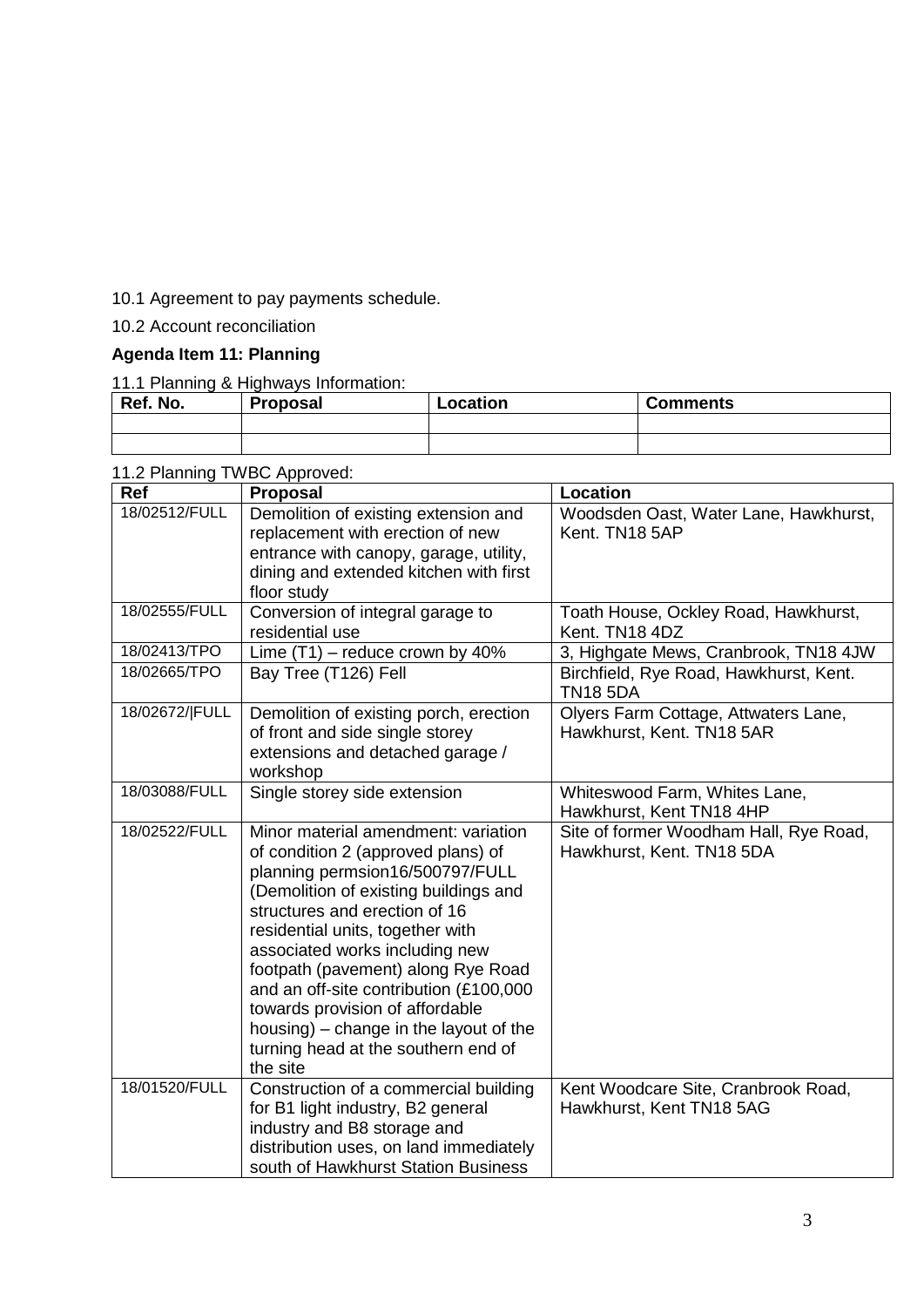|               | Park with access, parking and          |                                      |
|---------------|----------------------------------------|--------------------------------------|
|               | drainage                               |                                      |
| 18/02784/FULL | Alterations and two storey rear        | Linnet House, Cranbrook Road,        |
|               | addition and extension of rear terrace | Hawkhurst, Kent TN18 4AX             |
|               | above repositioned garage              |                                      |
| 18/02781/FULL | Change of use from residential (Class  | Meadow Cottage, Rye Road, Hawkhurst, |
|               | 3) to mixed use comprising of          | <b>TN18 5DW</b>                      |
|               | residential and bed and breakfast      |                                      |
|               | accommodation (class C3 and C1)        |                                      |

## 11.3 Planning TWBC Refused:

| Ref. No.      | <b>Proposal</b>               | Location             | <b>Comments/Valid</b>      |
|---------------|-------------------------------|----------------------|----------------------------|
| 18/01655/FULL | Demolition of existing cattle | Cattle Barn, Potters | The proposal is            |
|               | barn and poly tunnel and      | Farm, Potters Lane,  | located in an              |
|               | erection of 1no dwelling      | Hawkhurst            | unsustainable              |
|               | including landscape and       |                      | location outside the       |
|               | ecology schemes               |                      | Limits to Build            |
|               |                               |                      | Development of any         |
|               |                               |                      | settlement, and fails      |
|               |                               |                      | to conserve and            |
|               |                               |                      | enhance the rural          |
|               |                               |                      | landscape and scenic       |
|               |                               |                      | beauty of the Area of      |
|               |                               |                      | <b>Outstanding Natural</b> |
|               |                               |                      | <b>Beauty</b>              |

# 11.4 Planning Applications received: **[TWBC Planning Portal](http://www.tunbridgewells.gov.uk/residents/planning/planning-application-search)**

| <b>No Application No</b> | <b>Proposal</b>                                                                                                                | <b>Location</b>                                                                                  |
|--------------------------|--------------------------------------------------------------------------------------------------------------------------------|--------------------------------------------------------------------------------------------------|
| 80 18/03030/LBC          | Listed Building Consent - Extension<br>of existing dwelling with linked<br>annex. Construction of car port and<br>garden store | Whites Cottage, Whites Lane, Hawkhurst,<br>Kent Tn18 5DD                                         |
| 81 18/03029/FULL         | Extension of existing dwelling with<br>linked annex. Construction of car<br>port and garden store                              | Whites Cottage, Whites Lane, Hawkhurst,<br>Kent Tn18 5DD                                         |
| 82 18/03017/FULL         | the side of the house.                                                                                                         | Erection of a two storey extension to Norfricot, High Street, Hawkhurst, Kent<br><b>TN18 4XP</b> |
| 83 18/03025/FULL         |                                                                                                                                | Erection of a single storey extension Eccleston, Moor Hill, Hawkhurst, Kent<br><b>TN18 4NY</b>   |
| 84 18/01495/FULL         | dwelling within the grounds of TN184EY<br>Highgate Hall                                                                        | Construction of a new single storey Highgate Hall, Rye Rd, Hawkhurst, Kent                       |

# **Agenda Item 12: Burial and Memorial**

| Name           | <b>Dated</b>                  |           |
|----------------|-------------------------------|-----------|
| Anne Mary Bull | $9th$ October 2018            | Interment |
| Mark Gill      | 27 <sup>th</sup> October 2018 | Interment |